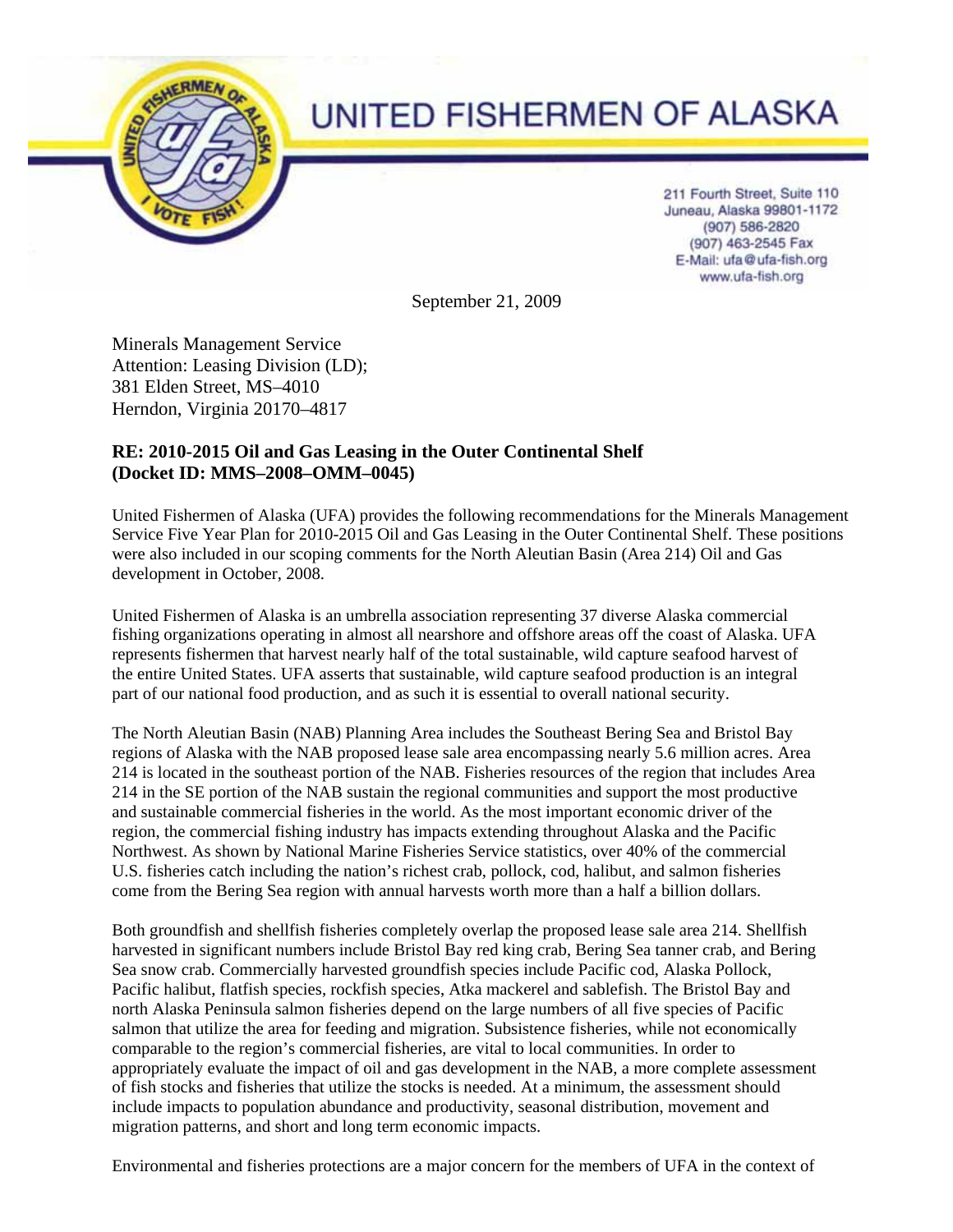nearshore (state waters) and Outer Continental Shelf (OCS) oil, gas and minerals development. Given the risks and challenges facing OCS development off the coast of Alaska, there is an urgent need to engage in a dialogue with the oil and gas industry to address UFA concerns.

### **UFA recommends these initial fisheries protections and mitigation measures in offshore oil and gas development:**

• Legislative authorization to create Regional Citizens Advisory Councils for states, following approved OCS lease sales, to be funded by the approved leaseholders.

• UFA calls for the fisheries protections (attached) identified in Appendix A of the Aleutians East Borough/Lake and Peninsula Borough/Bristol Bay Borough Draft Memorandum of Understanding and Proposed Mitigation Measures for OCS Development in the North Aleutian Basin Planning Area.

• UFA calls for a clear description of the scope and size of oil and gas installations and what limitations they pose for fisheries.

• UFA opposes new seismic activity, and if such activity is required, it should be restricted to one round of activity with information to be shared by all leaseholders.

• UFA calls for zero discharges from drilling installations.

• UFA calls for gas and oil spill response and mitigation plans, to be developed in consort with a regional citizens advisory councils**.**

• UFA calls for establishment of an adequate fisheries disaster fund to provide compensation to the fishing industry and coastal communities in the event of disruption of fisheries.

• UFA calls for research on the potential impacts to seafood markets, in light of the Alaska Seafood Marketing Institute priority message that "Alaska seafood is wild, sustainable and harvested in the pristine waters off the coast of Alaska."

• UFA calls for commitments from the oil and gas industry and the federal government to develop and implement a long term scientific monitoring program to assess potential impacts to the marine environment and the fisheries and marine resources of lease areas.

• UFA calls for commitments from potential leaseholders on environmental protection of fisheries and marine resources, and commitments to the Tri-Borough Mitigation Measures.

• UFA calls for a commitment to funding in whole or in part of scientific monitoring systems, enforcement, and related research and data needs.

• Overall, in the event of OCS development in the North Aleutian Basin, UFA calls for policies of conflict avoidance and mutual respect for shared access to the resources. To achieve this requires negotiated compromises.

• UFA opposes any use of offshore energy facilities for aquaculture.

• UFA requests that commercial fishing organizations be included in the planning process as stakeholders on par with the status of other cooperating municipal, state and federal agencies. Thank you for your consideration of these comments,

Sincerely,

Mark V. Vins

Mark Vinsel Executive Director

#### MEMBER ORGANIZATIONS

Alaska Crab Coalition • Alaska Independent Fishermen's Marketing Association • Alaska Independent Tendermen's Association Alaska Longline Fishermen's Association • Alaska Scallop Association • Alaska Trollers Association • Alaska Whitefish Trawlers Association Armstrong Keta • At-sea Processors Association • Bristol Bay Reserve • Bristol Bay Regional Seafood Development Association • Cape Barnabas Inc. Concerned Area "M" Fishermen • Cook Inlet Aquaculture Association • Cordova District Fishermen United • Crab Group of Independent Harvesters Douglas Island Pink and Chum • Fishing Vessel Owners Association • Groundfish Forum • Kenai Peninsula Fishermen's Association Kodiak Regional Aquaculture Association • North Pacific Fisheries Association • Northern Southeast Regional Aquaculture Association Petersburg Vessel Owners Association • Prince William Sound Aquaculture Corporation • Purse Seine Vessel Owner Association Seafood Producers Cooperative • Sitka Herring Association • Southeast Alaska Fisherman's Alliance • Southeast Alaska Regional Dive Fisheries Association Southeast Alaska Seiners • Southern Southeast Regional Aquaculture Association • United Catcher Boats • United Cook Inlet Drift Association United Southeast Alaska Gillnetters • Valdez Fisheries Development Association • Western Gulf of Alaska Fishermen